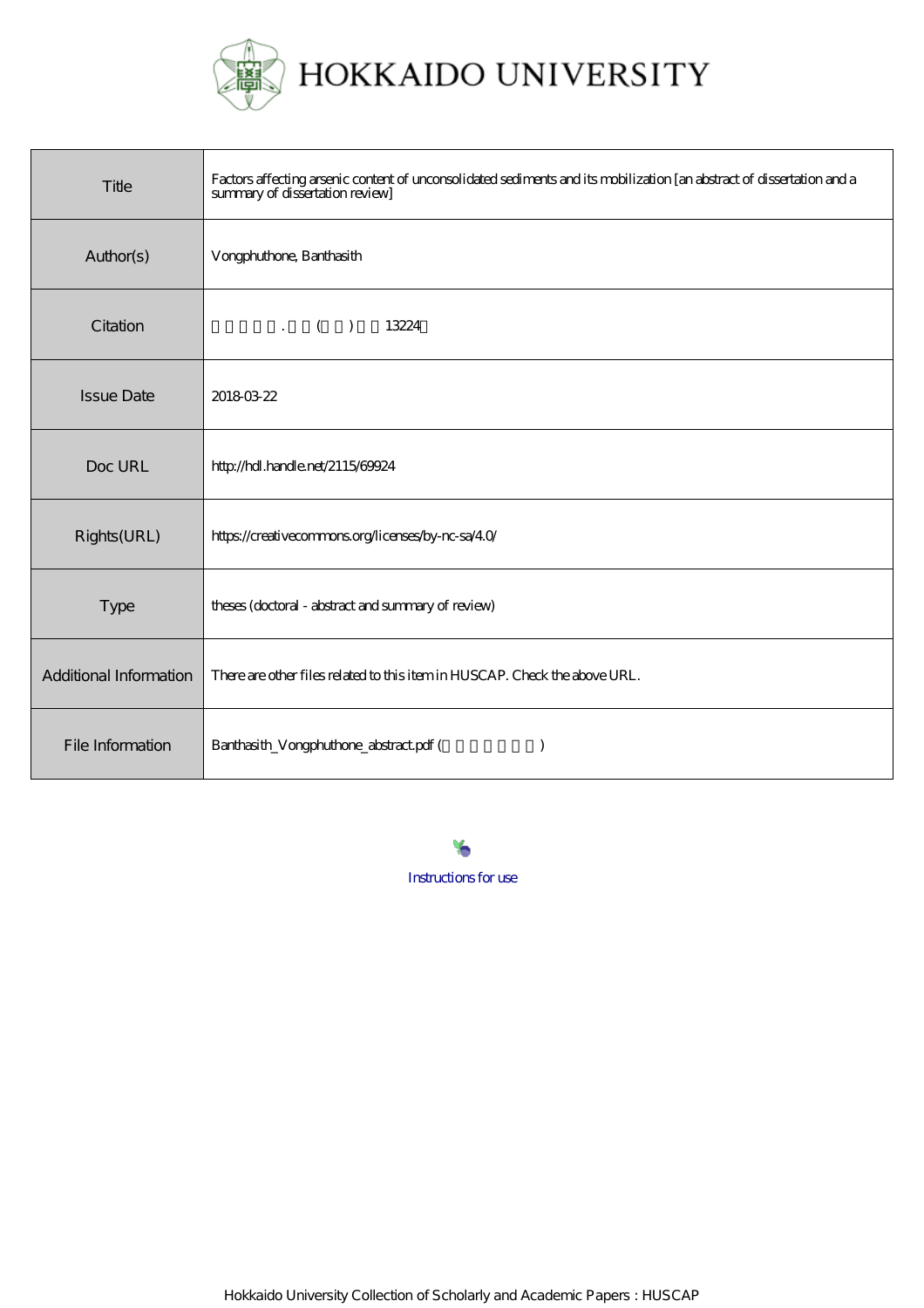## Banthasith Vongphuthone

## Factors affecting arsenic content of unconsolidated sediments and its mobilization (as a set of  $\overline{z}$ )

Arsenic (As) contamination in groundwater is a serious water resource problem in the world since groundwater is the main water sources as a drinking water in many countries. Arsenic contamination in the environment often results from anthropogenic sources such as mining and pesticide application, but recently the natural sources of As have a potential impact on water quality. The amount of dissolved As is often explained by geochemical reactions, such as dissolution-precipitation, oxidation-reduction, adsorption-desorption, and biological processes. The distribution of As in the subsurface environments is affected by mobilization of As in aquifers. However, geogenic processes related to As in alluvial sediments where groundwater As concentration is high are still unclear. This research targets two objectives: (1) factors affecting As content in areas with high concentration of As in groundwater as case studies of the Ishikari Plain and Mekong Delta, and (2) As speciation released from inorganic and organic sediments in a wide variety of chemical and mineral constituents. The results would help to understand the distribution of As content in an alluvial environment for safe drinking water. This dissertation contains 5 chapters.

Chapter 1 presents introduction, statement of the problem, objectives of the study and outlines of the dissertation. These include the geochemical characteristics of As in the environment and the geochemistry of As contamination in groundwater and sediments.

Chapter 2 describes factors affecting the distribution of As content of unconsolidated sediments in the Ishikari Plain. To understand the mechanisms triggering the enrichment of naturally occurring As, As contents in the sediments were studied. The first factor was organic matter content in the sediments, and the second was the sedimentary condition expressed by the ratio of carbon content to sulfur content. Leaching experiments and sequential extraction were used to explain mobility of As from the sediments. The results showed that higher organic matter content of sediments increased the organic fraction of As and that the higher sulfur content increased the sulfide fraction of As. On the other hand, As release from the exchangeable fraction was significant because the exchangeable fraction of As was correlated with As leaching concentration, and As mobility was enhanced under higher pH condition. In the reducing condition, both As and Fe were dissolved from the sediments. In addition, As in colloidal particles also affected As leaching.

Chapter 3 describes the As distribution of unconsolidated sediments in the Mekong Delta. The content of As in the sediments was influenced by iron, sulfur and organic matter. In this study area, the organic-rich sediment concentrated As-bearing sulfide, which enhanced the organic fraction of As. In addition, the higher exchangeable and sulfide fractions of As in the sediment were found in a saline water condition. This demonstrated that the sedimentary condition also affected As distribution and